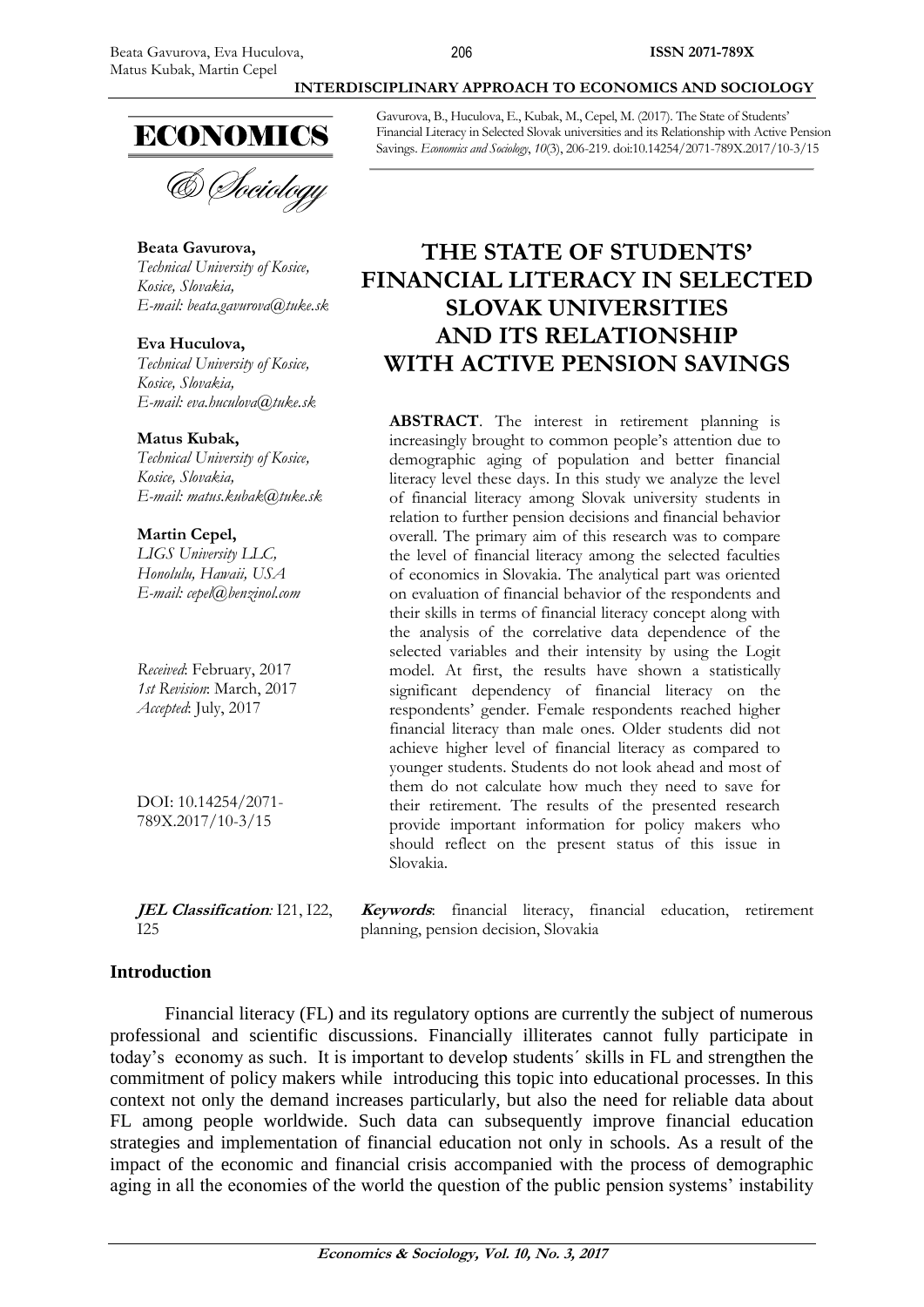and threats to their sustainability is growing in importance (Rey-Ares *et al.*, 2016). The shape of European age pyramid is transforming in consequence of higher life expectancy and consistently low birth rates what leads to a much older population structure. This unfavorable development is apparent in many European countries as well as in the United States. Between 2001 and 2016 the median age in Europe increased by 4.3 years, it means a rise from 38.3 years to 42.6 years (Eurostat, 2017). According to demographic projections by the Eurostat (2016) Slovak citizens will be aging among the fastest of all EU countries, whereas the average age of Slovak population increases by 4.6 years (12.1%) over the period of 2007- 2025. The aging index is likely to exceed the limit of 100 before 2025. This means that the population of the post-productive age will be higher than the number of people in the preproductive age for the first time in history. The ratio of the elderly population to the working age population in Slovakia will be more than tripled (Rizman & Harvan, 2015; Eurostat, 2016). Public expenditures being rather sensitive to the phenomenon of population aging will increase significantly by 2060 and will have a negative impact on the general government balance. Pensions and healthcare will be particularly responsible for expenditure growth. To meet the challenges of this ageing population, especially after the recent economic and financial crisis, standard ages for retirement have increased, and occupational pensions have become less generous. As a consequence, a substantial part of risks and responsibilities for adequate standards of living after retirement has been shifted from governments and employers onto individuals and/or private households (OECD, 2013; Oehler & Werner, 2008; Prast & Soest, 2016; Lusardi, 2015a; Lusardi, 2015b). In this context, the results of the research by Babiarz & Robb (2014) pointed to the fact that households with greater financial knowledge and skills are more likely to be able to have emergency funds. The odds of having emergency savings could also increase with higher level of financial literacy. The research suggests the strong connectivity of FL with the accumulation of emergency savings which is a determining component of households´ financial stability.

## **1. Literature review**

In many foreign studies approaches that prefer rationality and pragmatic point of views in relation to FL are dominate. Consequently, higher financial knowledge helps individuals to monitor an optimal consumption and balanced portfolio of household with relation to finances (Romitiy & Rossiz, 2014). They also lead to higher probability of savings' creation and correct financial planning for pension (Fernández-López *et al*., 2010; Hung *et al.*, 2009). Relatively few EU adults save for old age and even those who save often have weak financial literacy (McGraw Hill Financial, 2015). The savings of individuals, especially students, must be adequate enough to cover longer retirement periods due to higher life expectancies (Lusardi, 2015a). Previous studies have established that planning for retirement has important implications for wealth accumulation and, thus, financial literacy appears to be positively strongly associated with retirement planning, particularly in terms of thinking about the financial resources needed for sustainable retirement. (Lusardi & Mitchell, 2007a, 2007b; Prast & Soest, 2016). Financial literacy may have a positive impact on other forms of financial behaviour what can lead to improvements of retirement resources, such as investing in the stock market (Prast & Soest, 2016). Similar findings were observed by the authors Calvert *et al.* (2006), Lusardi & Mitchell (2005), who suggested that sophisticated households disposing with financial skills and financial literacy are much more likely to buy stocks and invest more efficiently. In that sense, if students do not understand interest compounding, inflation, or risk diversification, they may be less likely to invest in complex assets such as equities or other securities. The experience gained in financial instruments and products also explain the relationship of investment knowledge with the rate of savings of individuals (Peng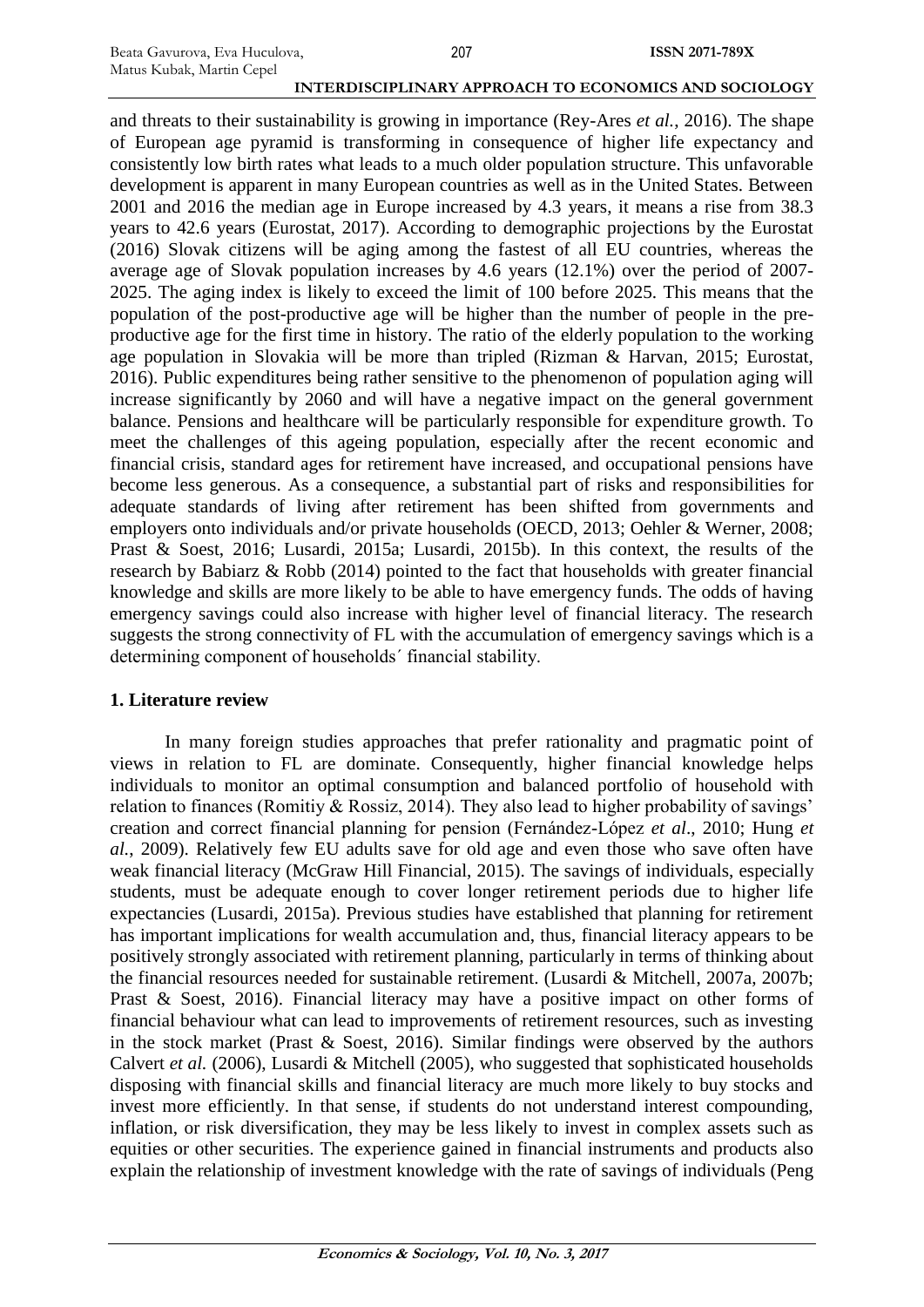*et al.*, 2007). Dutch authors Cox *et al.* (2015) showed in their study that financial literacy and risk aversion have considerable influence in deciding and choosing a mortgage. Given the fact that FL is low in many countries around the world and varies in different social and demographic characteristics, improving financial skills are particularly relevant in the current economic environment where people make a lot of financial decisions on a daily basis – from how much to save for retirement, insure income, finance housing, invest in financial market, etc. The question is whether individuals can rely on financial professionals in making these decisions. While financial literacy is shown to be generally low, in some studies from USA, Germany, and Netherlands most respondents give themselves much more higher scores when asked to assess their own financial knowledge in comparison with their actual attained scores of FL (Lusardi & Tufano, 2009; Lusardi & Mitchell, 2011; Bucher-Koenen *et al.*, 2014). Therefore, many people may not even be aware of their low levels of knowledge and their potential need for financial advice. Individuals with low income and low educational attainment may not be able to afford the cost of financial professionals, even though they are likely to be the ones with lowest levels of financial literacy who need policy and education support (Lusardi, 2015b). Hanna & Lindamood (2010) or other researchers (Grote, 2010; Winchester & Huston, 2015) suggested that financial professionals provide advice and recommendations in all of financial or investment domains to help customers with increasing wealth, asset accumulation and also protecting their wealth. On the other hand, unfortunately, there can exist such type of advisors who may not always act in the best interest of their clients and consequently naive individuals may get poor advice. If aware of this, individuals may not ask for advice because they are afraid of the chance of not receiving relevant information from financial professionals (Calcagno & Monticone, 2015; Debbich, 2015). In terms of financial literacy Belás *et al.* (2016) demonstrate that the intensity of interest in the socio-economic system is relatively low and students are not adequately motivated to be proactive in getting higher financial knowledge. In recent years, there are evident activities in a support of financial education especially from the European Commission (EC) side. The EC issued "The Communication on Financial Education" report. This report explicitly states economic and social advantages of a higher level of FL as well as fundamental principles of financial education control according to the chosen procedures (European Commission, 2007). The EC support led to implementation of various tools in a more complex financial world in order to increase FL of students. The FL standards represent one of those tools that are implemented in institutions of all levels of educational system, thus students may obtain higher financial skills (as for instance in the Czech Republic, where the National Strategy for Financial Literacy was issued in 2010). The primary platform is formed by economical categories, such as money and transactions, financial planning and management, risks and rewards, economic terms, consumer rights and responsibilities, etc., in spite of the differences in a content of educational standards in the individual countries (OECD, 2016). In Slovakia, the National Standard of FL (Version 1.0) was formed by the Ministry of Education, Science, Research and Sport of the Slovak Republic (MESRS) and actualized in 2013. Bank of financial literacy, Open-book of Financial Literacy, etc., were active in obtaining other resources (MESRS, 2014). The financial standards had there a dual role – they determined necessary knowledge, skills and experiences for educational staff and students, as well. Policy makers at the European level consider education and training essential to the development of modern knowledge society and economy (Minh & Huu, 2016). Social welfare and global future growth will depend in particular on knowledge-intensive industries, investing in knowledge has become an important way to foster economic growth linking to creating new jobs in Europe countries (Dumciuviene, 2015). According to other researchers (Mak & Braspenning, 2012; Rey-Ares *et al.*, 2016) economic policy geared towards support of private retirement saving should take into consideration the social differences between population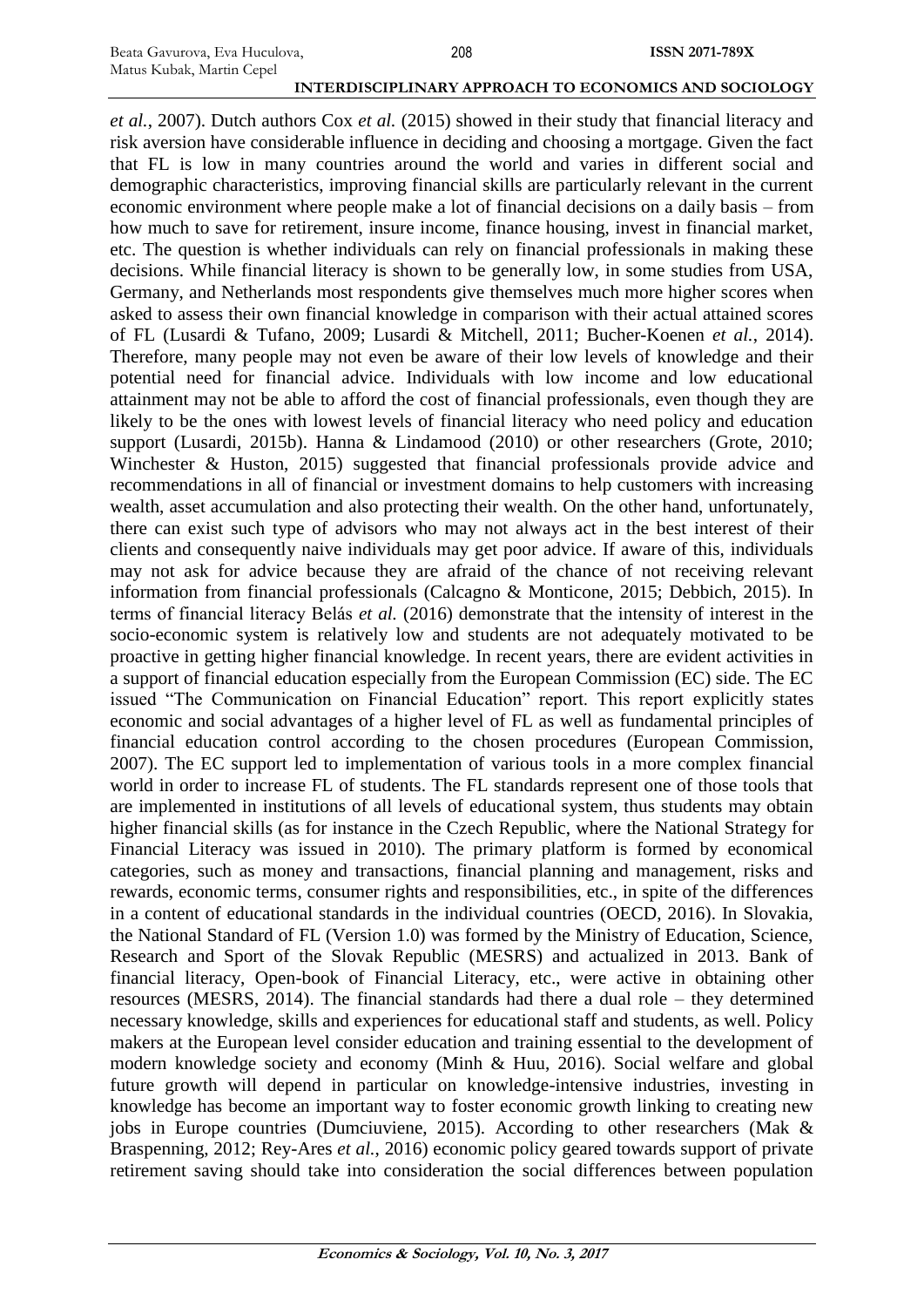groups. For the most vulnerable groups with low income, low attained education and aged disadvantaged it would be advisable fostering educational programs to reduce financial illiteracy and amplify protection through regulation provided by financial institutions to prevent consumers from entering into overly risky agreements as well. Numerous research studies from abroad focus on process and result trajectories in the FL regulation within particular countries in recent years (Klapper *et al.*, 2015; Rasoaisi & Kalebe, 2015; Kozina & Ponikvar, 2015; Nano & Cani, 2016). Slovakia absents a complex research and expert studies within the given issue in spite of their importance in strategic concepts' formation, planning of educational processes, and also creating relevant policies. The given consequent fact represented a motivation for deeper research of this issue by research realization within chosen faculties in Slovakia.

## **2. Methodological approach**

The survey of FL level was realized during the period from December 2015 to March 2016. Logit works from sample size bigger than 100 observations, thus it should be working in our case 496 students from three selected universities in Slovakia participated: Faculty of Economics, Technical University of Košice (EKF TUKE), Faculty of Management of University of Prešov in Prešov (FM PU) and Faculty of National Economy of the University of Economics in Bratislava (NHF EUBA). These Slovak universities have been active for many years and they provide various economically oriented study programs. They also realize research activities besides those educational ones. *Table 1* shows a structure of research sample.

| Faculty/<br>University |                                        |       |       |                            |         |       |           |
|------------------------|----------------------------------------|-------|-------|----------------------------|---------|-------|-----------|
|                        | 1 <sup>st</sup> year of Bachelor study |       |       | $2nd$ year of Master study | Overall |       |           |
|                        | Men                                    | Women | Total | Men                        | Women   | Total | Frequency |
| <b>EKF TUKE</b>        | 46                                     | 89    | 135   | 33                         | 60      | 93    | 228       |
| <b>FM PU</b>           | 18                                     | 39    | 57    |                            | 25      | 36    | 93        |
| <b>NHF EUBA</b>        | 47                                     | 81    | 128   | 21                         | 26      | 47    | 175       |
| Total                  | 111                                    | 209   | 320   | 65                         |         | 176   | 496       |

Table 1. Research sample according to sex and university level of respondents

*Source*: own processing.

The written form of survey by means of structured questionnaire that consisted of 54 questions was distributed in paper form and used in order to collect the necessary data. Questionnaire is available upon request from the corresponding author. Questionnaire structure was divided into three types of questions, so, it also considered key categories of a given issue. The first type of questions focused on demographic data of respondents and it included 6 questions in total, which focused on sex, age, place of residence, the highest educational attainment, present level of university degree and working condition. The second type of questions was related to practical tasks which focused on verifying the level of FL and confirming, and/or rejecting the hypothesis that emerges from prospect theory. The last type of questions consisted of those that concentrated on financial situation and financial behavior of a respondent. The survey questionnaire included closed questions that had either a character of multiple choice questions or questions with rating scales (7-10), when respondents could convey their attitudes. Rating questions were related to financial behavior of respondents, while focusing on their self-perception. The targets as well as character of a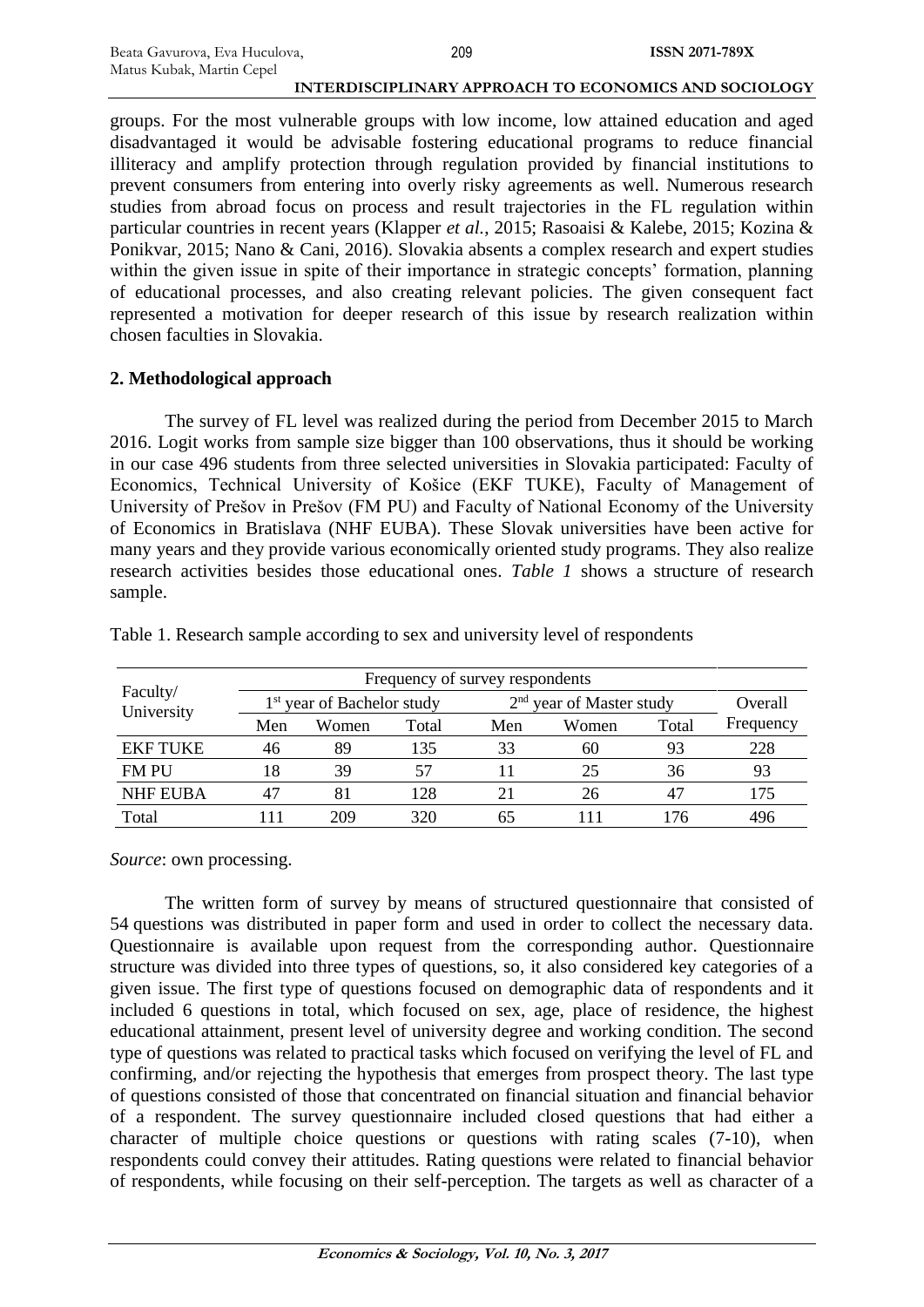survey were determined by a form of questionnaire and questions' concept. The students' FL was evaluated by 7 specific and practical (mathematical) tasks with multiple choices and one correct answer on the basis of content point of view. In the research, there was applied a verified and internationally respected procedure, which has also been used by the Global Financial Literacy Excellence Center (GFLEC) at the Washington university in the U.S. (e.g. Lusardi & Tufano, 2009). Financial literate person is that kind of respondent who answered correctly at least 4 practical queries, i.e. an absolute majority of these tasks, while evaluating FL. The research line was defined by six hypotheses:

*H1: Level of respondents' FL connected to respondents' sex.* The primary source of this hypothesis was a research made by an international study, PISA (2012, in cooperation with GFLEC). This research made a conclusion that male respondents are more frequently ranked at higher, but also lower levels of FL evaluation (wide variance of achieved FL level). Female respondents reached average results in this research. Our research primarily focused on a possibility of such differentiation between sexes in terms of FL in students of specific economic faculties in Slovakia.

*H2: Level of respondents' FL defined as input students, which is connected to high school type.* Many high school study programs offer different knowledge of FL. On the other hand, FL is inevitable in daily life of each individual who becomes a client, customer, debtor, creditor, etc. In this context, each individual should have a certain level of FL. The differences presumed by this hypothesis are of main interest of this research, while accepting a fact that only a part of population continues in the university studies.

*H3: Level of FL is increased by completing economic study programs at the university.* The individuals achieve the highest level of education by completing the university study programs also in economic field. It is estimated that those individuals who did not complete any economic study programs, or are at the beginning of such studies have significantly lower level of FL than those respondents who are about to complete their economic studies.

*H4: Level of FL is increased by experience with advice from financial professional.* Whereas knowledge of the financial products offered by financial institutions is not easy, we assume that the respondents who have completed consultations with financial experts acquired a varying extent of some financial advice and knowledge, which may be helpful in better understanding of the current financial problems of everyday life and can translate into better assessment on respondents´ level of FL.

*H5: Level of FL is increased by experience with credit products.* Similarly to the previous hypothesis we assume that the individual's experience with credit and financial products of various financial institutions may result in a positive effect on the level of FL. When you use specific financial products you get to know them better in terms of information on possible ways of remuneration, reimbursement, alternative financing, the risk of inflation, etc., which can expand their financial knowledge.

*H6: Level of FL is increased by experience with investment in stocks, bonds, mutual funds, or other securities.* One of the many components of application of financial skills and their improvement is the possibility of investing in securities of different forms. When investing actively or passively an individual can understand compound interest, inflation risk or the impact of interest rates on selected types of investments and etc. This knowledge increases their level of FL. Those respondents who are actively interested in the topic areas of investment can enhance their level of financial skills.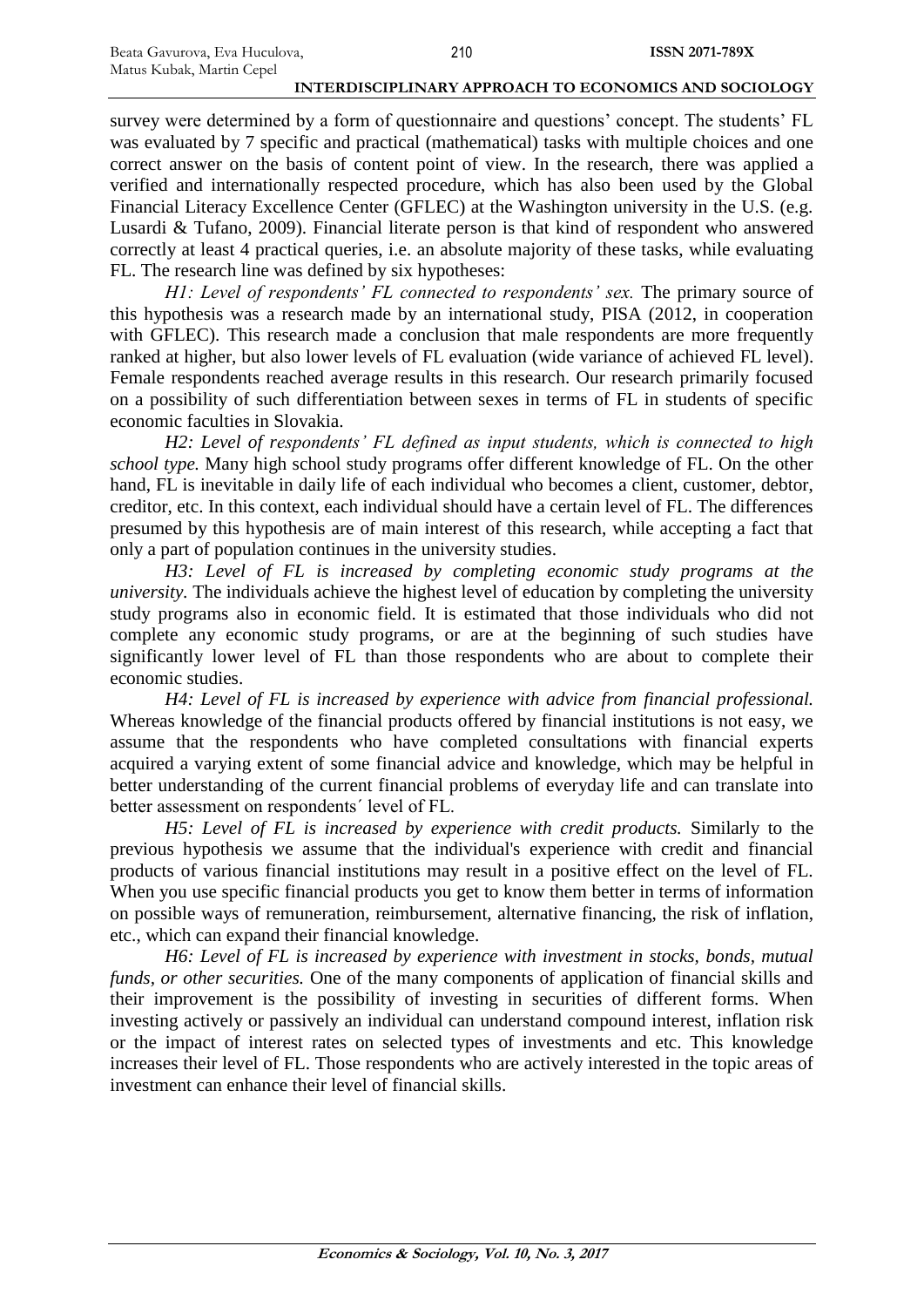#### **3. Conducting research and results**

Through Practical tasks used in the survey questionnaire which enabled to evaluate the level of students' FL in selected economical faculties were thematically-oriented to financial skills and abilities of respondents in simple and complex interest rate, inflation, influence of interest rates on particular types of investments. We have run binary logistic regression. Binary logistic regression is a particular case of the generalized linear model. In binary logistic regression the dependent variable is binary, thus has a dichotomous nature. In binary logistic regression, dependent variable does not need to be normally distributed. Further, this method does not require a linear relationship between the dependent variable and the repressors. Moreover, this method has overcome many of the restrictive assumptions of linear regression. Binary logistic regression measures the odds of occurrence of studied phenomenon with probability  $\pi$ , against nonoccurrence of given phenomenon with probability 1-  $\pi$ . The part of these two values represents the ratio of the chances that explained variable reaches one out of mentioned category (occurrence vs. nonoccurrence). The odds of occurrence of the phenomenon is given as following:  $=\frac{\pi}{4}$  $\frac{\pi}{1-\pi}$ . Then, the probability is expressed as  $\pi = \frac{\text{odds}}{4 \times 10^4}$  $\frac{0}{1 + \text{odds}}$ . As mentioned above, logistic regression is based on the general linear model, in which the asymmetry of values is removed by transformation of the model by natural logarithm. Logit is then defined as  $ln(odds) = ln(\frac{\pi}{4})$  $\frac{\pi}{1-\pi}$ ) with the domain (-∞; ∞). Logit model is than can be expressed in its basic shape as:

$$
\ln \frac{\pi}{1-\pi} = \beta_0 + \beta_1 X_1 + \beta_2 X_2 + \dots + \beta_k X_k \tag{1}
$$

where  $\beta_0, \beta_1, ..., \beta_k$  are the parameters of the model and  $\pi$  is the conditional mean value of the response variable (Řezanková, 2011). Logistic regression estimates the probability that the phenomenon occurs. We assume that the phenomenon occurs when the probability is higher than the chosen threshold called "cut point". Cut point is usually set to 0.5. When this value is lower we assume that the phenomenon does not occur at all (Kráľ *et al.*, 2009). See Explanatory variables for our model below *Table 2*.

The dependent variable in our analysis is the financial literacy, or financial illiteracy of students. Dependent variable takes value 1 in case when subject is financially literate and value 0 in case, when subjects is financially illiterate. The level of students' FL was evaluated by 7 specific and practical (mathematical) tasks with multiple choices and one correct answer intent on basic financial skills. Respondent is defined as financial literate, if answered correctly an absolute majority of task (at least 4 practical queries) aimed at FL. Our dataset consists of 496 observations, where 320 were females and 176 were males. Basic overview of our distribution of financial literacy within our dataset is presented in *Table 2.*

| Table 2. Descriptive statistics, distribution of financial literacy |  |  |  |
|---------------------------------------------------------------------|--|--|--|
|---------------------------------------------------------------------|--|--|--|

|                              | Financial illiterate Financial literate |     |
|------------------------------|-----------------------------------------|-----|
|                              |                                         |     |
| Gender                       |                                         |     |
| Men                          | 45                                      | 150 |
| Women                        | 147                                     | 219 |
| Year of study                |                                         |     |
| First year of Bachelor study | 144                                     | 176 |
| Last year of Master study    |                                         |     |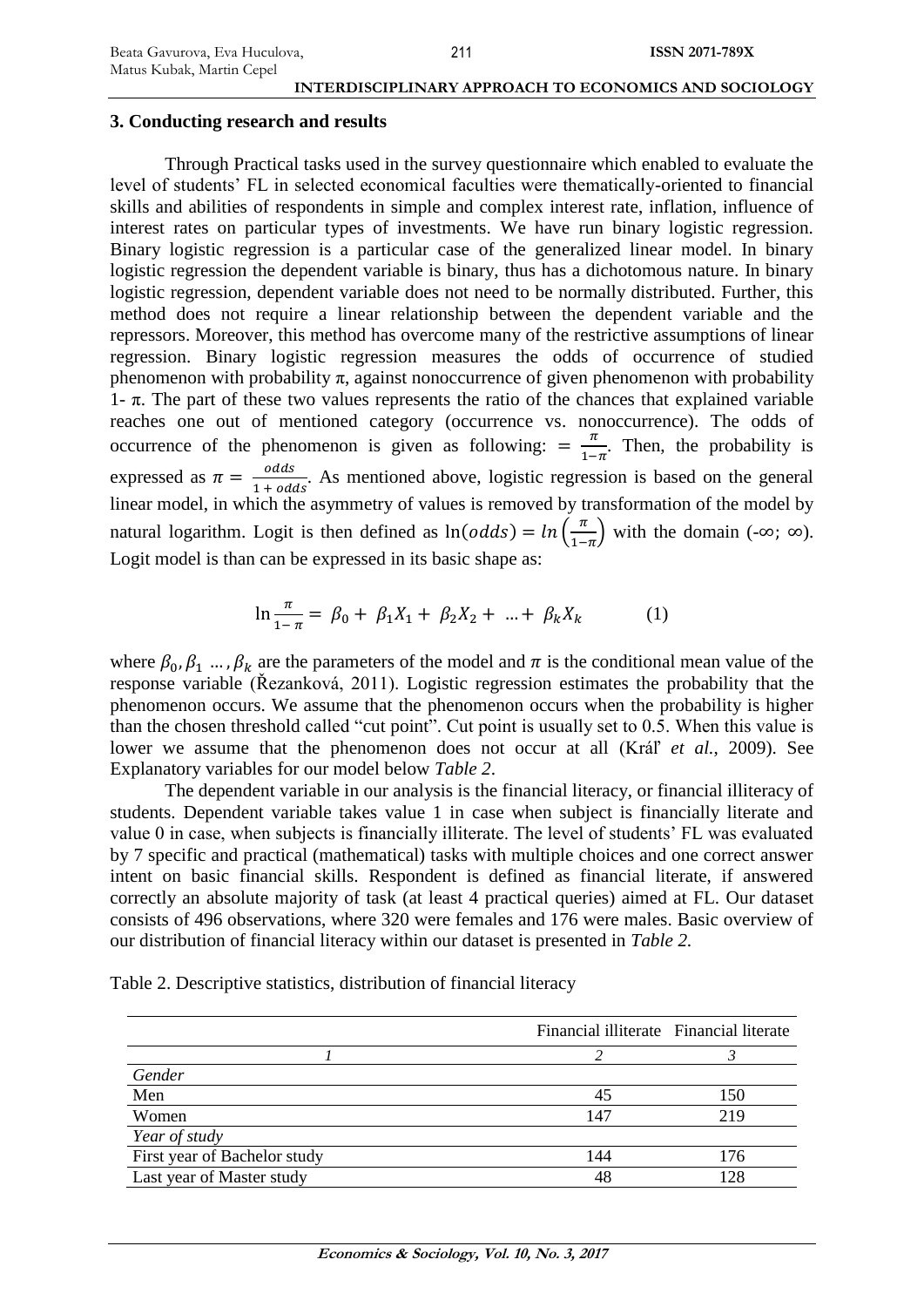|                                                            | $\mathfrak{D}$ | 3   |
|------------------------------------------------------------|----------------|-----|
| Highest level of education attained                        |                |     |
| <b>Grammar School</b>                                      | 86             | 119 |
| <b>Business Secondary School</b>                           | 43             | 48  |
| Hotel academy                                              | 6              | 4   |
| Secondary vocational school                                | 9              | 5   |
| Experience with financial professional                     |                |     |
| not asked for advice from a financial professional         | 120            | 183 |
| asked for advice from a financial professional             | 72             | 121 |
| <i>Experience with credit products</i>                     |                |     |
| no experience with credit or financial products            | 86             | 156 |
| experience with credit or financial products               | 106            | 148 |
| <i>Experience of investment in securities</i>              |                |     |
| not invest in stocks, bonds, mutual funds, or other        | 169            | 272 |
| securities                                                 |                |     |
| invest in stocks, bonds, mutual funds, or other securities | 23             | 32  |

*Source*: own processing.

Explanatory variables for our model are:

| Gender                 | Nominal variable reaching two categories: males and females.      |
|------------------------|-------------------------------------------------------------------|
| Education              | Categorical variable acquiring four categories: Grammar School,   |
|                        | Business Secondary School, Hotel academy, Secondary               |
|                        | vocational school.                                                |
| Year of study          | Categorical variable acquiring two values: first year of Bachelor |
|                        | study and last year of Master study at the university.            |
| University             | Categorical variable indicating in which institution one is       |
|                        | studying. Here we consider three faculties: The Faculty of        |
|                        | Economics at the Technical University of Kosice (EKF TUKE),       |
|                        | The Faculty of National Economy at the University of              |
|                        | Economics in Bratislava (NHF EUBA) and The Faculty of             |
|                        | Management of University of Prešov in Prešov (FM PU).             |
| Financial professional | Binary variable with two possible outputs: no experience with     |
|                        | financial adviser, some experience with financial adviser.        |
| Credit product         | Binary variable with two possible outputs: no experiences with    |
|                        | credit products, some experiences with credit products.           |
| Investment             | Binary variable with two possible outputs: no experience with     |
|                        | investing in securities, some experiences with investing in       |
|                        | securities.                                                       |

|                                              | в         | S.E.      | Wald  | df | Sig.  | Exp(B) |
|----------------------------------------------|-----------|-----------|-------|----|-------|--------|
|                                              | າ         | 3         | 4     |    | 6     |        |
| Gender (males)                               | $-453$    | .200      | 5.160 |    | .023  | .635   |
| Education                                    |           |           | 2.594 | 4  | .628  |        |
| <b>Business Secondary School</b>             | .434      | .285      | 2.312 |    | .128  | 1.543  |
| Hotel academy                                | .307      | .745      | .171  |    | .680  | 1.360  |
| Secondary vocational school                  | $-.118$   | .584      | .041  |    | .840  | .889   |
| Year of study (last year of<br>Master study) | $-21.967$ | 40207.705 | .000  |    | 1.000 | .000   |
| University                                   |           |           | .891  | ∍  | .641  |        |

Table 3. Binary logistic regression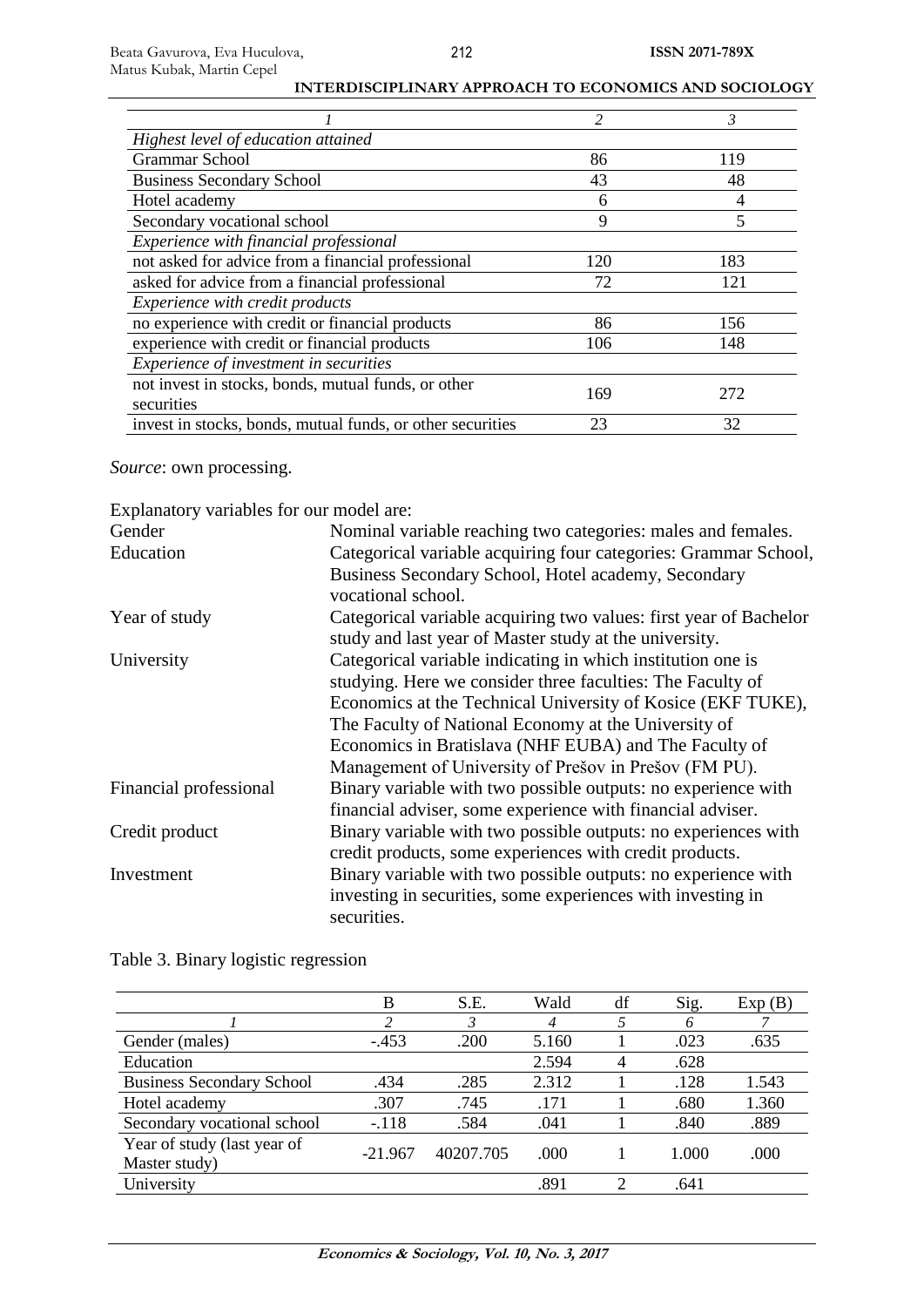| 2       | 3         | 4     | 5    | 6     | 7       |
|---------|-----------|-------|------|-------|---------|
| $-.075$ | .277      | .073  |      | .787  | .928    |
| $-.205$ | .218      | .886  |      | .346  | .814    |
|         |           |       |      |       |         |
| .156    | .202      | .601  | 1    | .438  | 1.169   |
|         |           |       |      |       |         |
|         |           |       |      |       |         |
| $-.316$ | .191      | 2.744 | 1    | .098  | .729    |
|         |           |       |      |       |         |
|         |           |       |      |       | 1.018   |
|         |           |       |      |       |         |
| 22.790  | 40207.705 | .000  |      | 1.000 | 7.900E9 |
|         | .018      | .316  | .003 |       | .955    |

*Source*: own processing.

T tests are in column Sig, R squared has very weak informative value in Logit models. Results of logistic regression are presented in *Table 3.* Model as a whole is statistically significant on the significance level 0.1 (see *Table 4*).

Table 4. Omnibus Tests of Model Coefficients

|       | Chi-square |  |
|-------|------------|--|
| Step  | 1.380      |  |
| Block | 1.380      |  |
| Model | 380        |  |

*Source*: own processing.

The overall percentage of cases that are correctly predicted by the model is 63.1% (see *Table 5*).

## Table 5. Classification table

|                    |           |                        | Predicted   |                       |      |  |
|--------------------|-----------|------------------------|-------------|-----------------------|------|--|
| Observed           |           | Financial literacy     |             |                       |      |  |
|                    |           | financially            | financially | Percentage<br>Correct |      |  |
|                    |           | illiterate             | literate    |                       |      |  |
|                    | Financial | financially illiterate | 22          | 170                   | 11.5 |  |
| Step 1             | literacy  | financially literate   | 19          | 285                   | 93.8 |  |
| Overall Percentage |           |                        |             |                       | 63.  |  |

a. The cut value is .500.

*Table 3* indicates, that the expected variable is Gender and Credit product – no other variable has a statistically significant impact on financial literacy of our sample. As far as variable Gender is concerned, the conclusion of our analysis is that being a male diminish the odds of being financially literate by 34.5% compared to females, and while controlling for other variables in the regression. Second statistically significant variable is Credit product (some experience with credit products). This variable is significant on  $\alpha=0.1$  and we obtained some confusing finding. Concerning Credit product, the conclusion is following: once one has some experiences with credit products, this fact diminishes the odds of being financially literate by 27.1% compared to those, who have no experiences with credit products. The total share of the financial literacy of all students on the surveyed faculties who have confirmed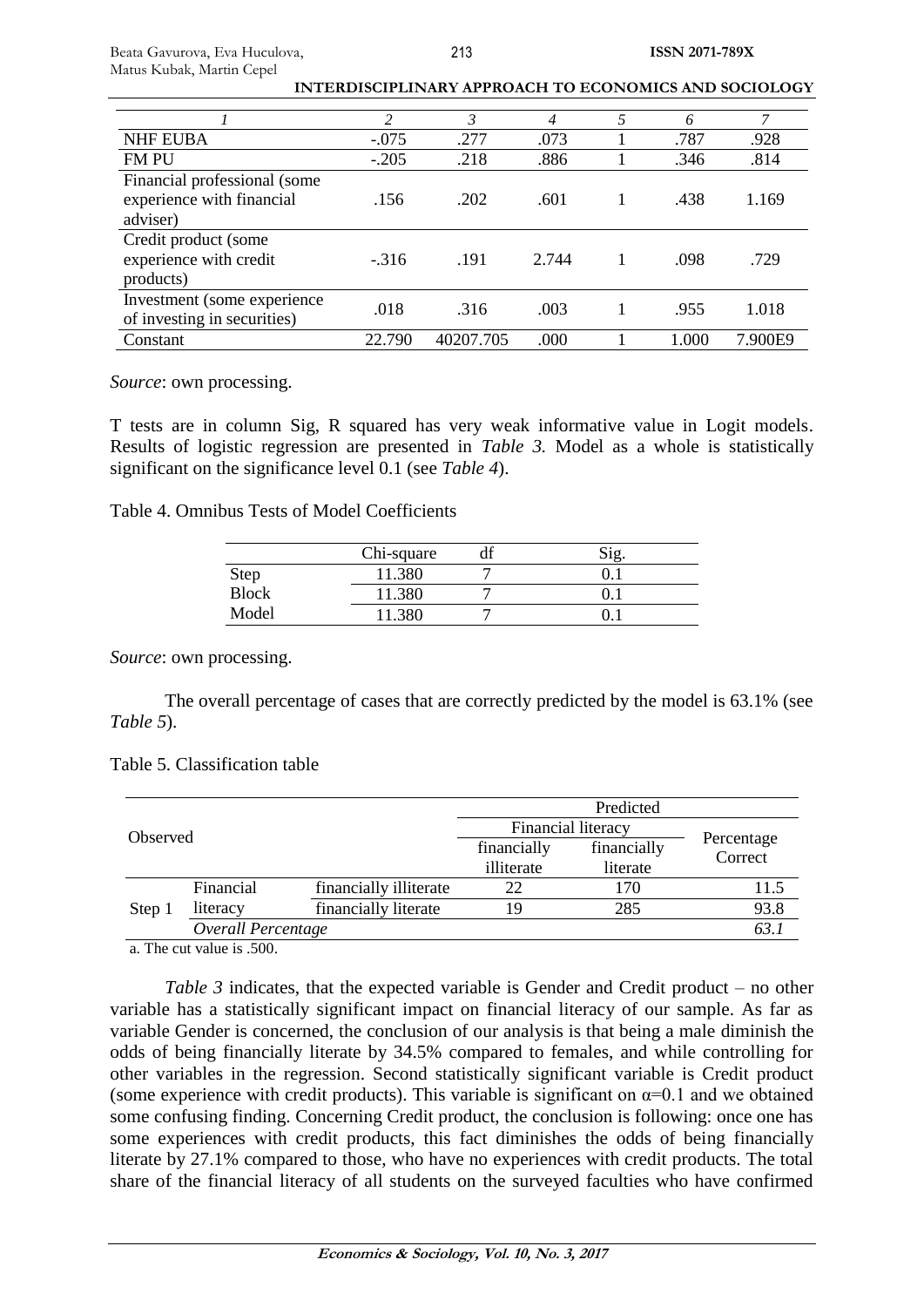experience with credit products is 48.67%. On the contrary, the overall proportion of illiterate students who are already interested in credit products, but were unable to properly resolve most financial problems in the questionnaire, was 55.21%.

The studied model as a whole defined gender as a statistically significant variable. Concerning compound interest and risk diversification, men of all respondents in our survey are less likely to respond correctly to the question compared to women. Generally, fewer men at all three Slovak economic faculties can answer all questions correctly compared to women. But, for instance, if we look deeper on students at EKF TUKE, male students of this faculty achieve higher level of FL than female students. For instance, where only 10.13% of male respondents are financially illiterate, while this number is in female respondents much higher, 30.87%. Interestingly the analysis does not prove statistically significant dependence (pvalue>0,05) of year of study between the first year undergraduates and those graduates who are in the final year of their studies. Comparison of levels of financial literacy as a whole at both input and output achieved comparable worth. Although the results of binary logistic regression showed no significance of this variable throughout the study sample, among the faculties themselves included in the questionnaire we can find certain differences. A frequency rate of financially illiterate students from EKF TUKE was lower at the end of their studies (9.68%) as at the beginning of their studies (33.33%). Similar connection was found out at NHF EUBA, where a rate of financially literate students of the first year (53.13%) was lower than in students of the last year at particular faculty (72.34%). Logical connection was found in two universities, in Košice and Bratislava, while analyzing the relation between FL level of respondents and level of their studies at the university. In both cases, the statistically significant dependency was confirmed ( $p$ -value $<0.05$ ), which means that financial knowledge depends on completed level of study at particular university. However, this validity was not confirmed at FM PU (p-value>0,05), where the rate of financially literate first-year students at FM PU forms 31.58%, while 27.78% of the last year students are financially literate. Business Secondary School in comparison to Grammar School, or other types of high schools teach many subjects of economy and they provide primary or broadened knowledge of finances and economy for their students. Therefore, it was supposed that respondents who attended Business Secondary School would reach a higher level of FL. The second one of interesting findings was the rejection of this hypothesis - we do not recognize any statistically significant dependency.

In our survey we asked respondents (age  $19 - 25$ ) whether they ever tried to figure out how much they need to save for retirement in the future. Up to 73.19% of students (363 from 496) reported that they have not think about the financing of their pensions yet, so, they have not sought any information on retirement planning yet. Less than one third of the sample students (26.81%) indicated that they actually attempted to do a retirement saving calculation. The declared results showed that the majority of students on the analyzed faculties do not yet have a substantial idea of what the amount of their pensions will be. Since the saving of funds for retirement is a long process dependent on savings strategies, the pension savings themselves should be long-term and regular, because only in that case could be the saver progressive in investment strategies and only in that case could he achieve adequate recovery (Cenker, 2017). Individuals with poor financial skills may not realize the impending risks; they could underestimate the financial security in case of unforeseen circumstances, which could subsequently create problems with the appropriate management of monthly budget that could be eventually important in ensuring of individual´s or household´s better financial conditions. Early communication of this issue with young people is therefore a key way to improve the economic potential of individuals in the context of planning finances until reaching retirement age. It is also very important to present limitations of the Slovak survey besides the given comparable limitations of the research. One of research limits was the lower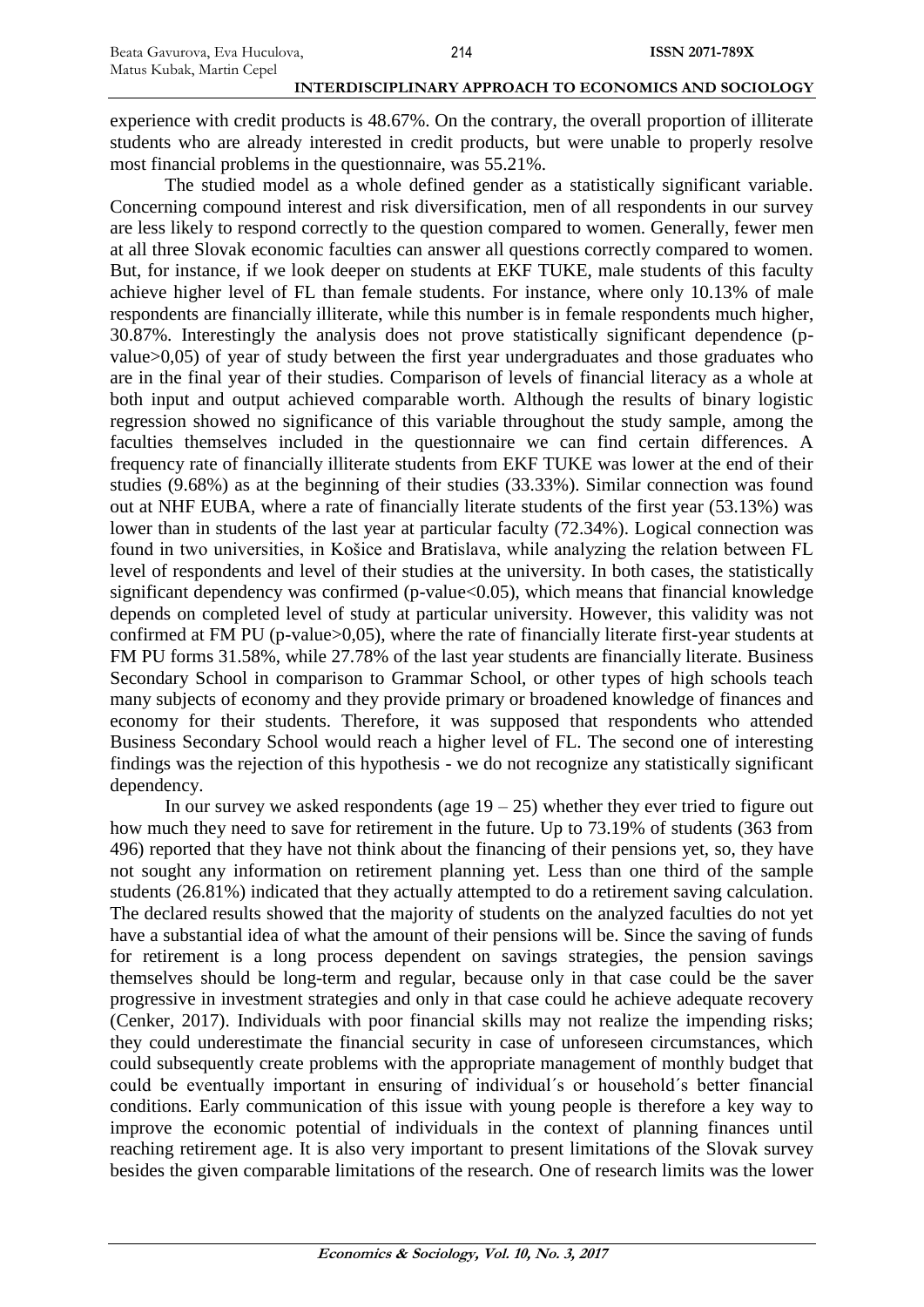proportion of respondents in the sample. The second one was the uneven representation of respondents at researched faculties. Three selected faculties of economy were examined due to procedural and technical difficulties of a given survey. This focus limits the outputs' generalization of the whole Slovak population.

### *3.1. Discussion*

This study deals with analysis and evaluation of current FL level of students at economic faculties. The FL was researched from the following point of views: different gender, the highest level of present attained education, completion of given study program, obtained experience with credit products, financial professional and investment in stocks. These factors represented a core of this research also in other authors from different countries. There was evident statistically significant dependency in researching FL of students in terms of gender. This dependency proved that female respondents had higher financial knowledge than male respondents. Controversial difference in FL, in terms of gender, where a probability that women answered the questions of FL correctly was lower, was presented by authors of foreign studies (Bottazzi & Lusardi, 2016; Bucher-Koenen *et al.*, 2014; van Rooij *et al.*, 2011; Prast & Soest, 2016; Lusardi & Mitchell, 2005; Lusardi, 2008). Furthermore, we have found that there is a negative relationship with credit products experience and the likelihood of lower-level FL among students. The opposite result was recorded in the study by West *et al.* (2013), who recorded a significantly higher probability of credit card ownership by financially more literate respondents. Respondents with poor financial literacy compared with financially literate use reward credit cards up to 50% less. In this case, there is a risk where producers of financial products are able to exploit deficiencies in financial literacy to sell higher-priced consumer credit products. Dependency in relationship between FL and year of study was not evident in Slovak university students. Students in their last year of studies that focus on economy, or financial processes have no significantly higher level of FL than those students who did not complete these kinds of studies, or they are at the beginning of their studies. It means that financial knowledge does not depend on attained level of study at the university. Financial advisors have the ability to help individuals or households avoid making financial mistakes as well as aiding those who lack financial skills (Winchester & Huston, 2015; Bluethgen *et al.*, 2008) and the positive relationship between financial literacy and the use of financial advisors documented by Collins (2012), Calcagno & Monticone (2015), and Debbich (2015) assume that financial literacy and financial advice are complements rather than substitutes. In this context, the research of Belás & Gabčová (2016) confirmed the significant relation between customer satisfaction and customer loyalty and between customer loyalty and additional purchases potential of a client. Following our research, only a small proportion of the Slovak university students rely on advices from financial professionals and those with low financial literacy rely mostly on family and friends, at which results are consistent with van Rooij *et al.* (2011). Low levels of risk literacy may not only endanger the well-being of families and household stability but also the strength and stability of the macro economy (Lusardi, 2015b). Lusardi (2003) investigated that those who plan, accumulate more wealth before retirement and are more likely to invest in stocks or other securities in financial market. It means that if financial illiteracy leads to poor planning, it may also affect wealth accumulation. One of the reason people fail to plan for retirement, may be because they are financially illiterate (Lusardi & Mitchell, 2005). The majority of people have a problem answering questions related on compoud interest, inflation or diversification as well as university students in our sample and most of them do not tend to plan financial resources for retirement (Prast & Soest, 2016). Our results confirm a lack of retirement planning between Slovak students, which it is also consistent with work by Lusardi & Mitchell (2005). Financial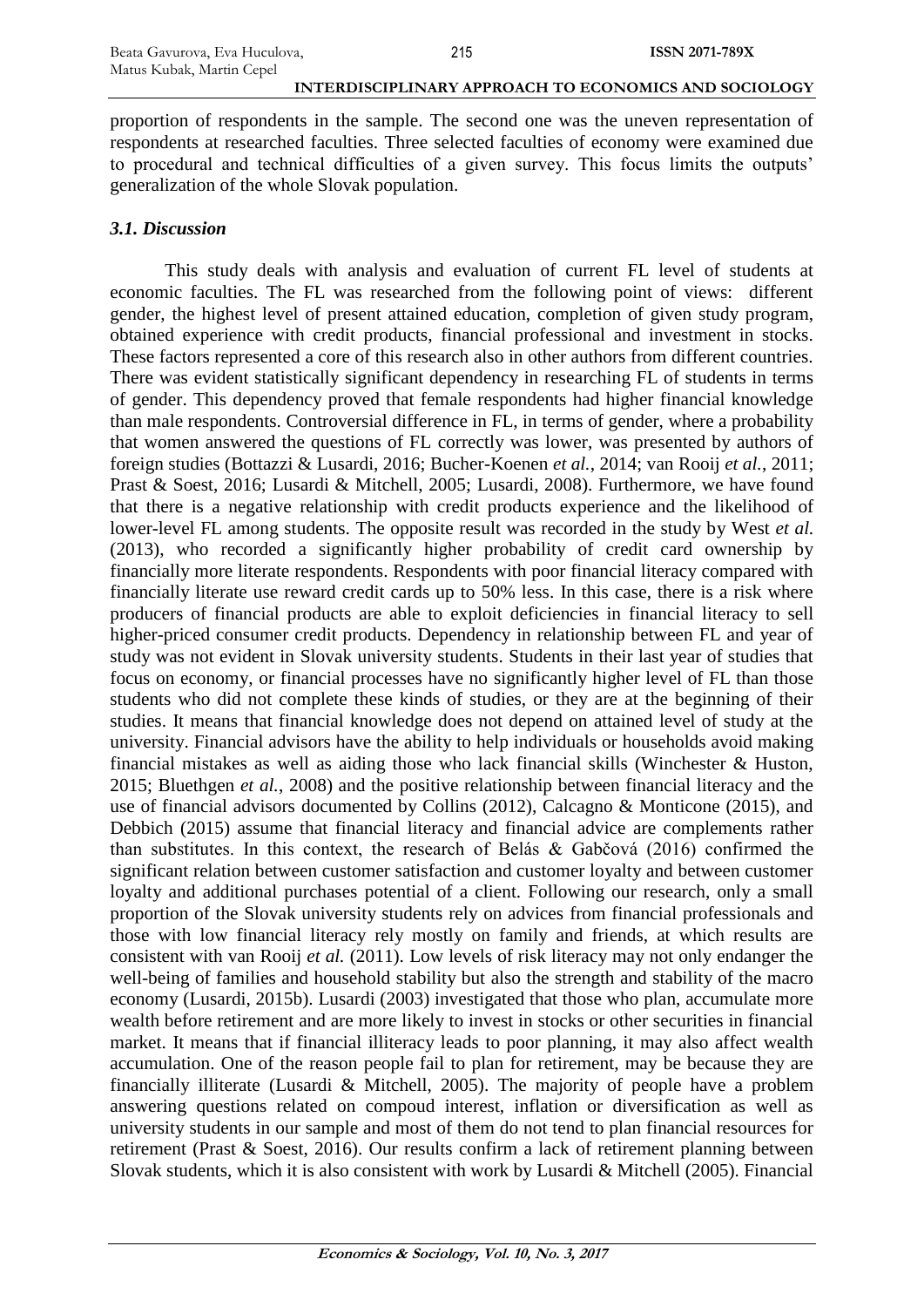knowledge and planning are clearly interrelated, and keeping track of spending and budgeting appears conducive retirement saving. (Lusardi & Mitchell, 2005). Using the responses of students to our survey we argue that lack of financial literacy can be crucial because they could have important consequences for lifetime wellbeing. According to a recent study of Totenhagen *et al.* (2015), generally, financial education for youth is essential for long-term fiscal well-being of individuals, families and our nation as a whole. FL should be translated in education of secondary school students to support management of their personal finances which may lead to higher preconditions for successful and quality life. In this sense it is also appropriate to focus on the use of modern methods that promote creativity and initiative of students (Belás *et al.*, 2016).

## **Conclusion**

Financial literacy is particularly an essential skill for young people, because nowadays students face financial decisions that can have crucial life-long consequences with impact on their retirement. Therefore, FL belongs to important qualities of an individual that help him/her in adequate financial decision-making in regular financial situations. FL and its development improve in younger generation. Its level is different in various countries. The principal aim of this study was a comparison of FL within chosen economic faculties in Slovakia. The analysis focuses on FL comparison at "input and output" level, i.e. between first-year and last-year students of relevant study programs from procedural point of view. The written form of questionnaire was chosen due to given research targets and form of data collection. Many facts were found out by realizing survey, while using questionnaire that focused on financial behavior and respondents' skills of selected economic faculties. The analysis confirmed a substantial gender disparity in score points of FL, where fewer men can understand finance compared to women. There also exists a dependence of lower FL with growing experience with credit products. The majority of students in the sample indicated that they actually have not attempted to do a retirement saving calculation. Students do not look ahead and most of them do not calculate how much they need to save for retirement yet. On the other hand, planning for retirement has not to be a current issue because students rely on their workplace pension plan together with the governmental one. Financial and pension skills can not to be enough to guarantee optimal and effective pension decisions but on the other hand financial and pension literacy can help individuals to improve or insure sufficient retirement in a large extent. The results of presented research provide important information for policy makers who should reflect on present status of this issue in Slovakia, reveal research potential in adjusting FL monitoring system within Slovakia and develop a platform for efficient concepts of financial education in Slovakia. Such support of financial education may lead to higher individual financial literacy and in this manner improve pension literacy – pension decisions of students. Last but not least, research initiation in FL area and its support from state will also support formation of international comparison platform and development of international standards in financial education field.

## **Acknowledgement**

Research presented in this paper was supported by VEGA 1/0726/14.

## **References**

Babiarz, P., & Robb, C. A. (2014). Financial Literacy and Emergency Saving. *Journal of Family and Economic Issues*, *35*(1), 40-50. doi:10.1007/s10834-013-9369-9.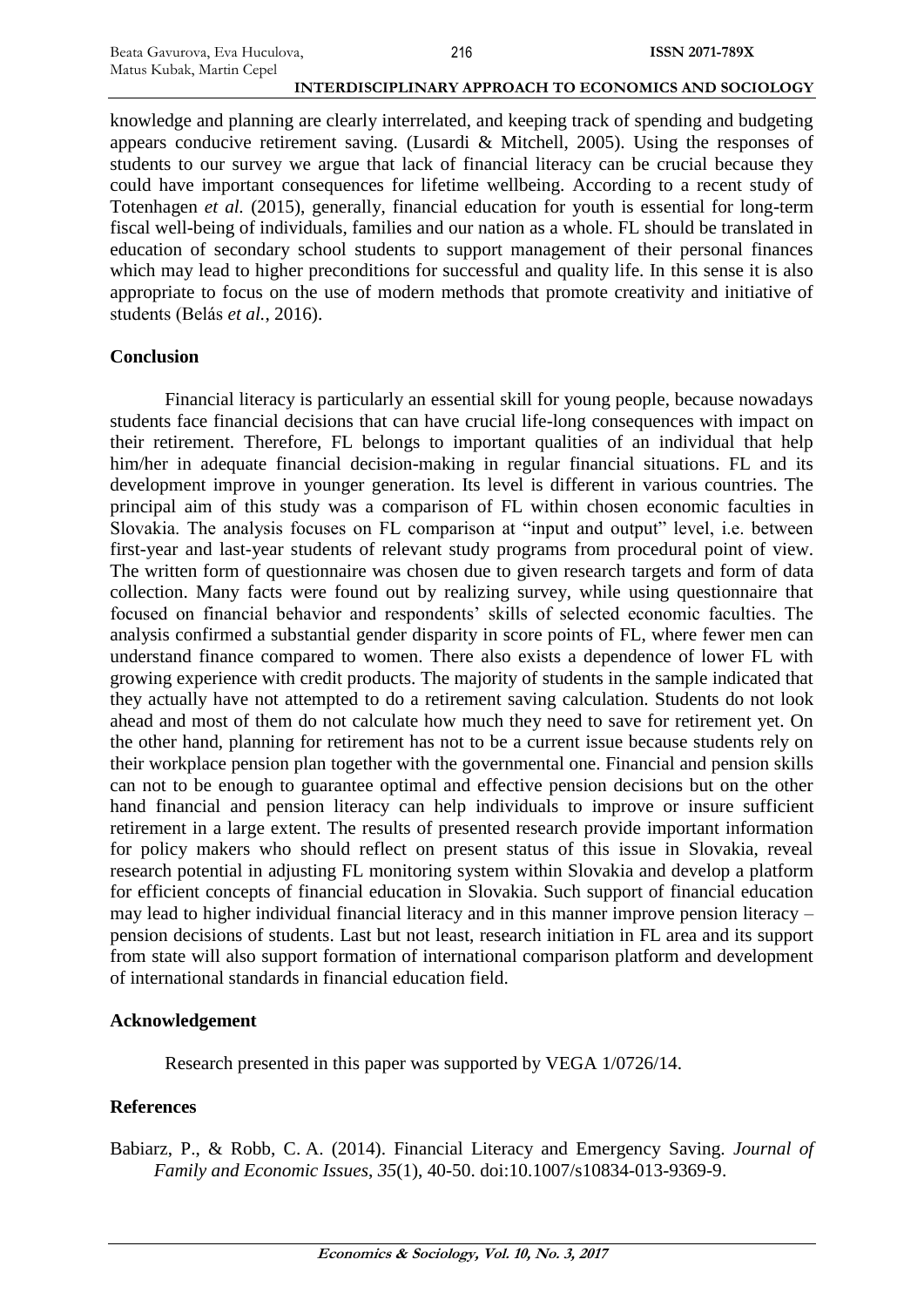- Belás, J., & Gabčová, L. (2016). The Relationship among Customer Satisfaction, Loyalty and Financial Performance of Commercial Banks. *Ekonomie a Management*, *19*(1), 132- 147. doi:10.15240/tul/001/2016-1-010.
- Belás, J., Nguyen, A., Smrčka, L., Kolembus, J., & Cipovová, E. (2016). Financial literacy of secondary school students. Case study from the Czech Republic. *Economics & Sociology*, *9*(4), 191-206. doi:10.14254/2071-789X.2016/9-4/12
- Bluethgen, R., Gintschel, A., Hackethal, A., & Muller, A. (2008). Financial advice and individual investors' portfolios, 2-6. http://dx.doi.org/10.2139/ssrn.968197
- Bottazzi, L., Lusardi, A. (2016). Gender Differences in Financial Literacy: Evidence from PISA Data in Italy. Retrieved Januay 11, 2017, from http://www.gltfoundation.com/en/differenze-di-genere-nelleducazione-finanziaria-idati-di-pisa-program-for-international-student-assessment-english-paper/
- Bucher-Koenen, T., Lusardi, A., Alessie, R., &Rooij, M. (2014). *How financially literate are women? An overview and new insights* (NBER Working Paper 20793). Cambridge, MA: National Bureau of Economic Research. Retrieved November 5, 2016, from http://www.nber.org/papers/w20793.
- Calcagno, R., &Monticone C. (2015). Financial literacy and the demand for financial advice. *J Bank Financ*, *50*, 363-380.
- Calvert, L., Campbell, J. & Sodini, P. (2006). *Down or Out: Assessing the Welfare Costs of Household Investment Mistakes.* Harvard University Working Paper. doi:10.3386/w12030.
- Cenker, J. (2017). *Prečo je dôchodok pre mladých dôležitý?* Retrieved January 14, 2016, http://www.teraz.sk/ekonomika/video-preco-je-dochodok-pre-mladych/237840 clanok.html.
- Collins, J. M. (2012). Financial advice: a substitute for financial literacy? *Financial Services Review*, *21*(4), 307-322. http://dx.doi.org/10.2139/ssrn.2046227.
- Cox, R., Brounen, D., & Neuteboom, P. (2015). Financial Literacy, Risk Aversion and Choice of Mortgage Type by Households. *The Journal of Real Estate Finance and Economics*, *50*(1), 74-112. doi: 10.1007/s11146-013-9453-9.
- Debbich, M. (2015). *Why financial advice cannot substitute or financial literacy?* Bank of France Working Paper No. 534.
- Dumciuviene, D. (2015). The Impact of Education Policy to Country Economic Development*. Procedia – Social and Behavioral Sciences*, *191*(2), 2427-2436. http://dx.doi.org/10.1016/j.sbspro.2015.04.302.
- Fernández-López, S., Otero, L., Vivel, M., & Rodeiro, D. (2010). What Are the Driving Forces of Individuals' Retirement Savings? *Finance a uver – Czech Journal of Economics and Finance*, *60*(3), 226-251. http://econpapers.repec.org/article/faufauart/v\_3a60\_3ay\_3a2010\_3ai\_3a3\_3ap\_3a226- 251.htm.
- Eurostat (2016). *Population structure and ageing*. Retrieved January 11, 2017, from http://ec.europa.eu/eurostat/statistics-

explained/index.php/Population\_structure\_and\_ageing

Eurostat (2017). Population structure and ageing. Retrieved August 3, 2017, from http://ec.europa.eu/eurostat/statistics-

explained/index.php/Population structure and ageing

- Grote, J. (2010). How to build a niche practice. *Journal of Financial Planning*, *23*(8), 24-29.
- Hanna, S., & Lindamood, S. (2010). Quantifying the economic benefits of personal financial planning. *Proceedings of the Academy of Financial Services*, *19*(2).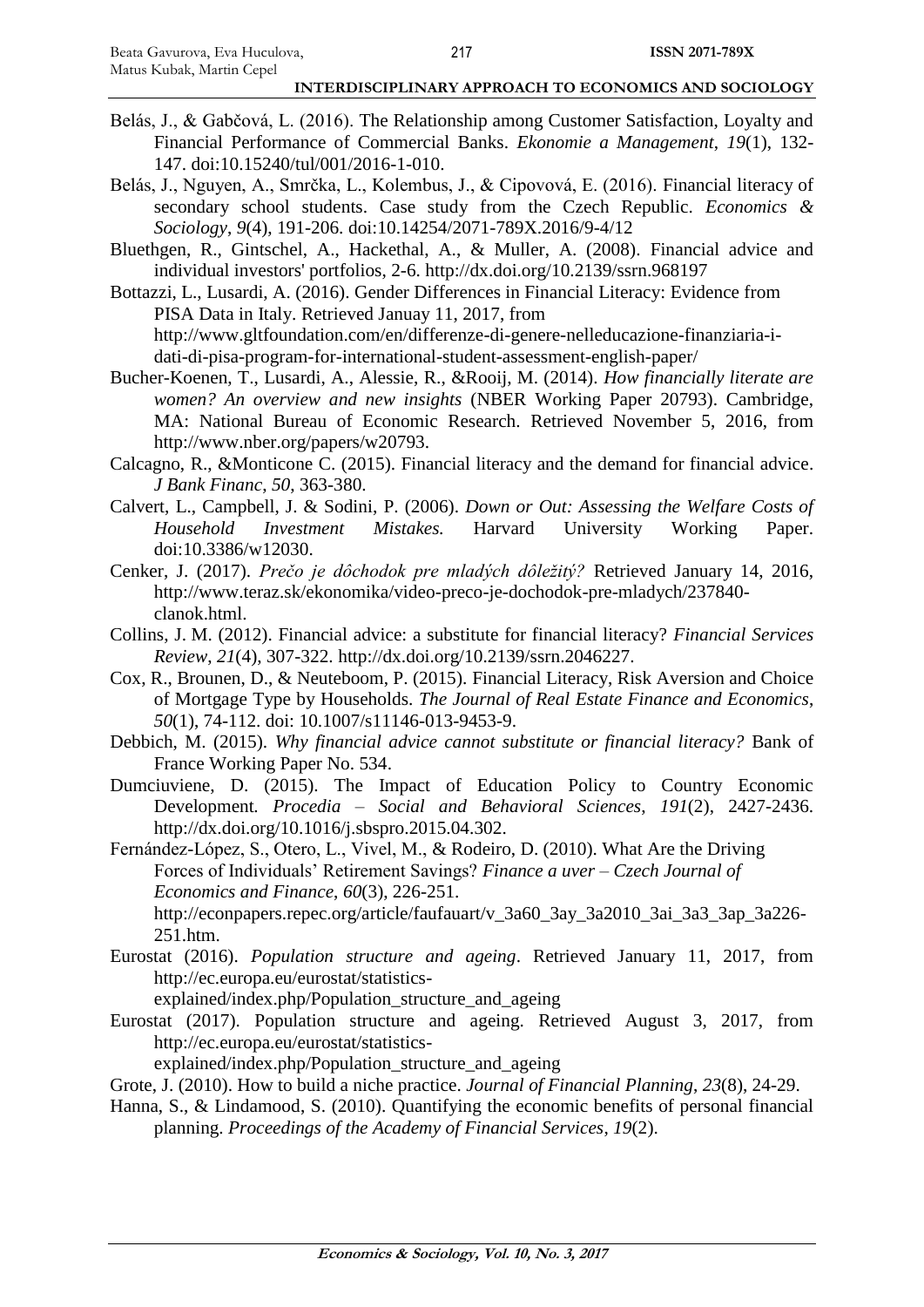- Hung, A. A, Parker, A. M., & Yoong, J. (2009). *Defining and Measuring Financial Literacy* (RAND Working paper WR-708). Social Science Research Network. Retrieved September 8, 2016, from http://dx.doi.org/10.2139/ssrn.1498674.
- Klapper, L., Lusardi, A., & Oudheusden, P. (2015). *Financial Literacy Around the World: Insights from the Standard & Poor´s ratings services global financial literacy survay.* Retrieved December 11, 2015, from https://www.mhfi.com/corporateresponsibility/global-financial-literacy-survey.
- Kozina, F. L., & Ponikvar, N. (2015). Financial Literacy of First-Year University Students: The Role of Education. *International Journal of Management, Knowledge and Learning*, *4*(2), 241-255. http://www.issbs.si/press/ISSN/2232-5697/4\_241-255.pdf.
- Kráľ, P. et al. (2009). *Viacrozmerné štatistické metódy so zameraním na riešenie problémov ekonomickej praxe*. Banská Bystrica: Faculty of Economics Matej Bel University.
- Lusardi, A. (2003). *Planning and Saving for Retirement*. Dartmouth College Working Paper. Retrieved January 14, 2017, from

http://dartmouth.edu/search/gss/Planning%20and%20Saving%20for%20Retirement

- Lusardi, A. (2008). *Household Saving Behavior: The Role of Financial Literacy, Information, and Financial Education Programs* (NBER Working Paper 13824). Cambridge, MA: National Bureau of Economic Research. Retrieved November 5, 2016, from http://www.nber.org/papers/w13824.
- Lusardi, A. (2015a). Financial Literacy Skills for the 21st Century: Evidence from PISA. *The Journal of Consumer Affairs*, *49*(3), 639-659. doi: 10.1111/joca.12099.
- Lusardi, A. (2015b). Risk Literacy. *Italian Economic Journal*, *1*(1), 5-23. doi:10.1007/s40797-015-0011-x.
- Lusardi, A., & Mitchell, O. S. (2005). *Implications for Retirement Wellbeing of Financial Literacy and Planning*. Pension Research Council WP 2010-26. Retrieved January 18, 2017, from https://ssrn.com/abstract=1695146 or http://dx.doi.org/10.2139/ssrn.1695146
- Lusardi, A., & Olivia S. M. (2007a). Baby Boomer Retirement Security: The Roles of Planning, Financial Literacy, and Housing Wealth. *Journal of Monetary Economics*, *54*(1), 205-224.
- Lusardi, A., & Olivia S. Mitchell (2007b). *Financial Literacy and Retirement Planning: New Evidence from the RAND American Life Panel*. WP 2007-157. Retrieved January 9, 2017, fromhttps://ideas.repec.org/p/mrr/papers/wp157.html.
- Lusardi A., & Mitchell O. S. (2011). Financial literacy and retirement planning in the United States. *Journal of Pension Economics and Finance*, *10*(4), 509-525. doi:10.3386/w17108.
- Lusardi, A. & Tufano, P. (2009). *Debt Literacy, Financial Experiences, and Overindebtedness* (NBER Working Paper 14808). Cambridge, MA: National Bureau of Economic Research. Retrieved October 20, 2016, from http://www.nber.org/papers/w14808.
- Mak, V., & Braspenning, J. (2012). Errare humanum est: Financial Literacy in European Consumer Credit Law. *Journal of Consumer Policy*, *35*(3), 307-332. doi:10.1007/s10603-012-9198-5.
- McGraw Hill Financial (2015). *Global Financial Literacy.* Retrieved September 9, 2015, from https://www.mhfi.com/corporate-responsibility/global-financial-literacysurvey?keyfindings.
- Ministry of Education, Science, Research and Sport of the Slovak Republic (2014). *Národný štandard finančnej gramotnosti verzia 1.1.* Retrieved August 8, 2015, from: https://www.minedu.sk/narodny-standard-financnej-gramotnosti-verzia-11/.